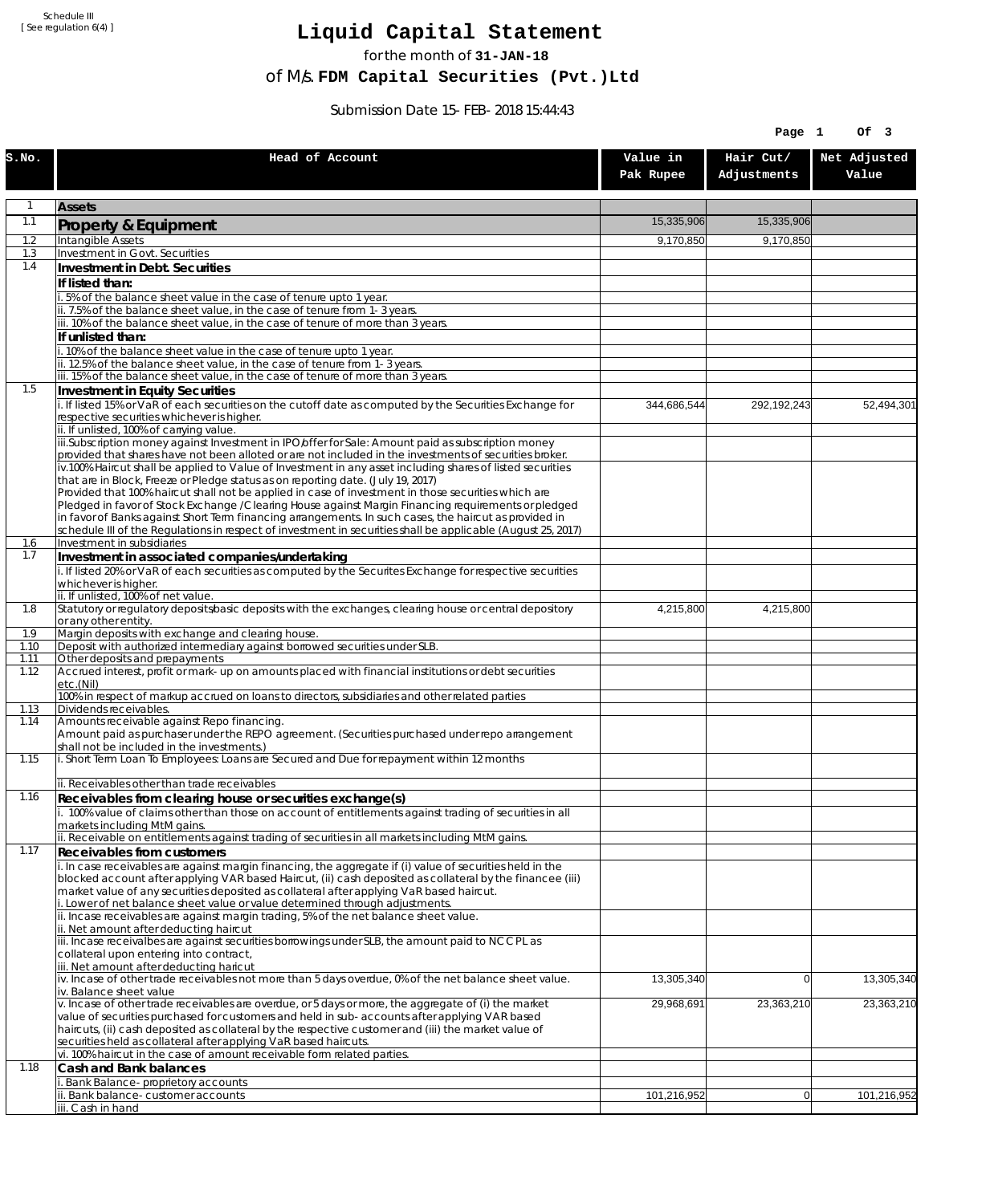Schedule III [ See regulation 6(4) ]

## **Liquid Capital Statement**

for the month of **31-JAN-18**

of M/s. **FDM Capital Securities (Pvt.)Ltd**

Submission Date 15-FEB-2018 15:44:43

|                |                                                                                                                                                                                                                                                                                                                                                                                                                                                                                                                                                             |                       | Page 2                   | Of 3                  |
|----------------|-------------------------------------------------------------------------------------------------------------------------------------------------------------------------------------------------------------------------------------------------------------------------------------------------------------------------------------------------------------------------------------------------------------------------------------------------------------------------------------------------------------------------------------------------------------|-----------------------|--------------------------|-----------------------|
| S.NO.          | Head of Account                                                                                                                                                                                                                                                                                                                                                                                                                                                                                                                                             | Value in<br>Pak Rupee | Hair Cut/<br>Adjustments | Net Adjusted<br>Value |
| 1.19           | <b>Total Assets</b>                                                                                                                                                                                                                                                                                                                                                                                                                                                                                                                                         | 517,900,083           | 344,278,009              | 190,379,803           |
| $\overline{2}$ | Liabilities                                                                                                                                                                                                                                                                                                                                                                                                                                                                                                                                                 |                       |                          |                       |
| 2.1            | Trade Payables                                                                                                                                                                                                                                                                                                                                                                                                                                                                                                                                              |                       |                          |                       |
|                | Payable to exchanges and clearing house                                                                                                                                                                                                                                                                                                                                                                                                                                                                                                                     |                       |                          |                       |
|                | . Payable against leveraged market products<br>iii. Payable to customers                                                                                                                                                                                                                                                                                                                                                                                                                                                                                    | 101,048,654           | $\overline{0}$           | 101,048,654           |
| 2.2            | <b>Current Liabilities</b>                                                                                                                                                                                                                                                                                                                                                                                                                                                                                                                                  |                       |                          |                       |
|                | Statutory and regulatory dues                                                                                                                                                                                                                                                                                                                                                                                                                                                                                                                               |                       |                          |                       |
|                | ii. Accruals and other payables<br>ii. Short-term borrowings                                                                                                                                                                                                                                                                                                                                                                                                                                                                                                | 510,520               | $\overline{0}$           | 510.520               |
|                | iv. Current portion of subordinated loans                                                                                                                                                                                                                                                                                                                                                                                                                                                                                                                   |                       |                          |                       |
|                | v. Current portion of long term liabilities<br>vi. Deferred Liabilities                                                                                                                                                                                                                                                                                                                                                                                                                                                                                     |                       |                          |                       |
|                | vii. Provision for bad debts                                                                                                                                                                                                                                                                                                                                                                                                                                                                                                                                |                       |                          |                       |
|                | viii. Provision for taxation                                                                                                                                                                                                                                                                                                                                                                                                                                                                                                                                |                       |                          |                       |
| 2.3            | ix. Other liabilities as per accounting principles and included in the financial statements<br>Non-Current Liabilities                                                                                                                                                                                                                                                                                                                                                                                                                                      |                       |                          |                       |
|                | i. Long-Term financing                                                                                                                                                                                                                                                                                                                                                                                                                                                                                                                                      |                       |                          |                       |
|                | a. Long-Term financing obtained from financial instituion: Long term portion of financing obtained from<br>a financial institution including amount due against finance lease                                                                                                                                                                                                                                                                                                                                                                               |                       |                          |                       |
|                | b. Other long-term financing<br>ii. Staff retirement benefits                                                                                                                                                                                                                                                                                                                                                                                                                                                                                               |                       |                          |                       |
|                | iii. Advance against shares for Increase in Capital of Securities broker: 100% haircut may be allowed in<br>respect of advance against shares if:                                                                                                                                                                                                                                                                                                                                                                                                           |                       |                          |                       |
|                | a. The existing authorized share capital allows the proposed enhanced share capital<br>b. Boad of Directors of the company has approved the increase in capital                                                                                                                                                                                                                                                                                                                                                                                             |                       |                          |                       |
|                | c. Relevant Regulatory approvals have been obtained<br>d. There is no unreasonable delay in issue of shares against advance and all regulatory requirements<br>relating to the increase in paid up capital have been completed.                                                                                                                                                                                                                                                                                                                             |                       |                          |                       |
|                | e. Auditor is satisfied that such advance is against the increase of capital.                                                                                                                                                                                                                                                                                                                                                                                                                                                                               |                       |                          |                       |
| 2.4            | iv. Other liabilities as per accounting principles and included in the financial statements<br>Subordinated Loans                                                                                                                                                                                                                                                                                                                                                                                                                                           |                       |                          |                       |
|                | . 100% of Subordinated loans which fulfill the conditions specified by SECP are allowed to be deducted:<br>The Schedule III provides that 100% haircut will be allowed against subordinated Loans which fulfill the<br>conditions specified by SECP. In this regard, following conditions are specified:<br>a. Loan agreement must be executed on stamp paper and must clearly reflect the amount to be repaid<br>after 12 months of reporting period<br>b. No haircut will be allowed against short term portion which is repayable within next 12 months. | 2,500,000             | 2,500,000                |                       |
|                | c. In case of early repayment of loan, adjustment shall be made to the Liquid Capital and revised Liquid<br>Capital statement must be submitted to exchange.<br>ii. Subordinated loans which do not fulfill the conditions specified by SECP                                                                                                                                                                                                                                                                                                                |                       |                          |                       |
|                |                                                                                                                                                                                                                                                                                                                                                                                                                                                                                                                                                             |                       |                          |                       |
| 2.5            | <b>Total Liabilites</b>                                                                                                                                                                                                                                                                                                                                                                                                                                                                                                                                     | 104.059.174           | 2,500,000                | 101,559,174           |
| 3              | Ranking Liabilities Relating to:                                                                                                                                                                                                                                                                                                                                                                                                                                                                                                                            |                       |                          |                       |
| 3.1            | Concentration in Margin Financing                                                                                                                                                                                                                                                                                                                                                                                                                                                                                                                           |                       |                          |                       |
|                | The amount calculated client-to- client basis by which any amount receivable from any of the<br>financees exceed 10% of the aggregate of amounts receivable from total financees.                                                                                                                                                                                                                                                                                                                                                                           |                       |                          |                       |
| 3.2            | Concentration in securites lending and borrowing                                                                                                                                                                                                                                                                                                                                                                                                                                                                                                            |                       |                          |                       |
|                | The amount by which the aggregate of:<br>(i) Amount deposited by the borrower with NCCPL                                                                                                                                                                                                                                                                                                                                                                                                                                                                    |                       |                          |                       |
|                | (Ii) Cash margins paid and<br>(iii) The market value of securities pledged as margins exceed the 110% of the market value of shares<br>borrowed                                                                                                                                                                                                                                                                                                                                                                                                             |                       |                          |                       |
| 3.3            | Net underwriting Commitments                                                                                                                                                                                                                                                                                                                                                                                                                                                                                                                                |                       |                          |                       |
|                | (a) in the case of right issuse: if the market value of securites is less than or equal to the subscription                                                                                                                                                                                                                                                                                                                                                                                                                                                 |                       |                          |                       |
|                | price; the aggregate of:<br>(i) the 50% of Haircut multiplied by the underwriting commitments and<br>(ii) the value by which the underwriting commitments exceeds the market price of the securities.<br>In the case of rights issuse where the market price of securities is greater than the subscription price, 5% of                                                                                                                                                                                                                                    |                       |                          |                       |
|                | the Haircut multiplied by the net underwriting                                                                                                                                                                                                                                                                                                                                                                                                                                                                                                              |                       |                          |                       |
|                | (b) in any other case: 12.5% of the net underwriting commitments                                                                                                                                                                                                                                                                                                                                                                                                                                                                                            |                       |                          |                       |
| 3.4            | Negative equity of subsidiary<br>The amount by which the total assets of the subsidiary (excluding any amount due from the subsidiary)<br>exceed the total liabilities of the subsidiary                                                                                                                                                                                                                                                                                                                                                                    |                       |                          |                       |
| 3.5            | Foreign exchange agreements and foreign currency positions                                                                                                                                                                                                                                                                                                                                                                                                                                                                                                  |                       |                          |                       |
|                | 5% of the net position in foreign currency. Net position in foreign currency means the difference of total<br>assets denominated in foreign cuurency less total liabilities denominated in foreign currency                                                                                                                                                                                                                                                                                                                                                 |                       |                          |                       |
| 3.6<br>3.7     | Amount Payable under REPO                                                                                                                                                                                                                                                                                                                                                                                                                                                                                                                                   |                       |                          |                       |
|                | Repo adjustment                                                                                                                                                                                                                                                                                                                                                                                                                                                                                                                                             |                       |                          |                       |